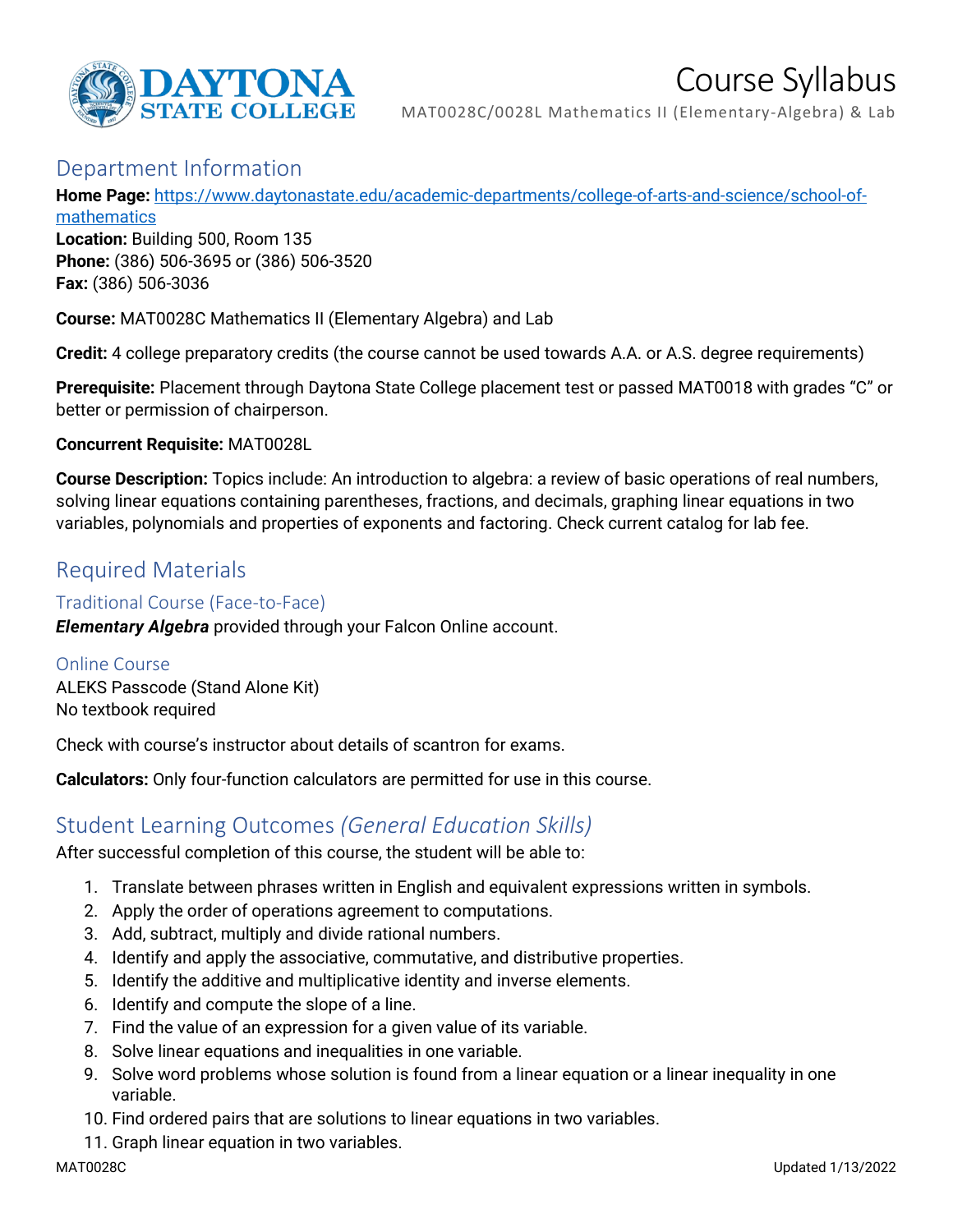- 12. Solve linear equations in two variables; identify solutions as consistent or inconsistent. Identify systems as dependent or independent.
- 13. Use the definition of integer exponents to evaluate expressions containing exponents.
- 14. Simplify polynomials, divide, multiply, add or subtract polynomials and to list terms in descending order.
- 15. Factor the greatest common factor from a polynomial.
- 16. Factor a trinomial, the difference of two squares, sum/difference of cubes and a perfect square trinomial.
- 17. Factor a polynomial by first factoring out the greatest common factor and then factoring the polynomial that remains.
- 18. Solve a quadratic equation by factoring.

## Class Expectations

The Daytona State College School of Mathematics believes students can learn math if they spend time practicing their math skills by doing their homework. This course will allow students to practice their math skills during class. Students will complete a significant amount of homework in class and learn the concepts of mathematics with an instructor who will assist students when needed.

This course meets four times a week for daytime courses and two days a week for evening courses. An inclass assignment will be handed in at the end of each class period. Student's will receive a grade of  $0 - 100\%$ depending on the amount of work the student has completed correctly for the day.

### MAT0018 Lab

All students are required to register for a MAT0028 Lab class. The lab component is essential to student success and work completed in the lab counts for 20% of the grade. Failure to complete all labs may result in failure in the course. Please note: the grade you receive in the course will also be the same grade you will receive in the lab. The grade for your lab work is as follows: Completion of 9 modules - 20 points (100%)

- Completion of 6 modules 20 points (100%)
- Completion of 5 modules 16 points (80%)
- Completion of 4 modules 12 points (60%)
- Completion of 3 modules 8 points (40))
- Completion of <3 modules 0 points (0%)

Due dates for each module will be provided by your instructor.

#### Cell Phones

The use of watches, beepers, cell phones, MP3 players, iPods, laptops, and other electronic devices is a distraction. Please ensure that all electronic devices are off (or in silent mode). If an emergency arises, please be courteous to your fellow students and leave quietly. Under no circumstance should any of the electronic devices listed above be used during any classroom assessment.

#### Attendance

You are expected to arrive on time to class. Attend to your needs before entering the room. Students who come late or leave during class are a distraction to both the instructor and other students. Experience has shown that there is a high correlation between regular class attendance, punctuality, and good grades. Therefore, it is expected that you will attend all classes. Note that, after three absences, if you miss class for any reason, you will receive a zero for that particular day's in-class assignment unless your instructor has approved the absence. If you are absent, you are responsible for knowing the material that you have missed.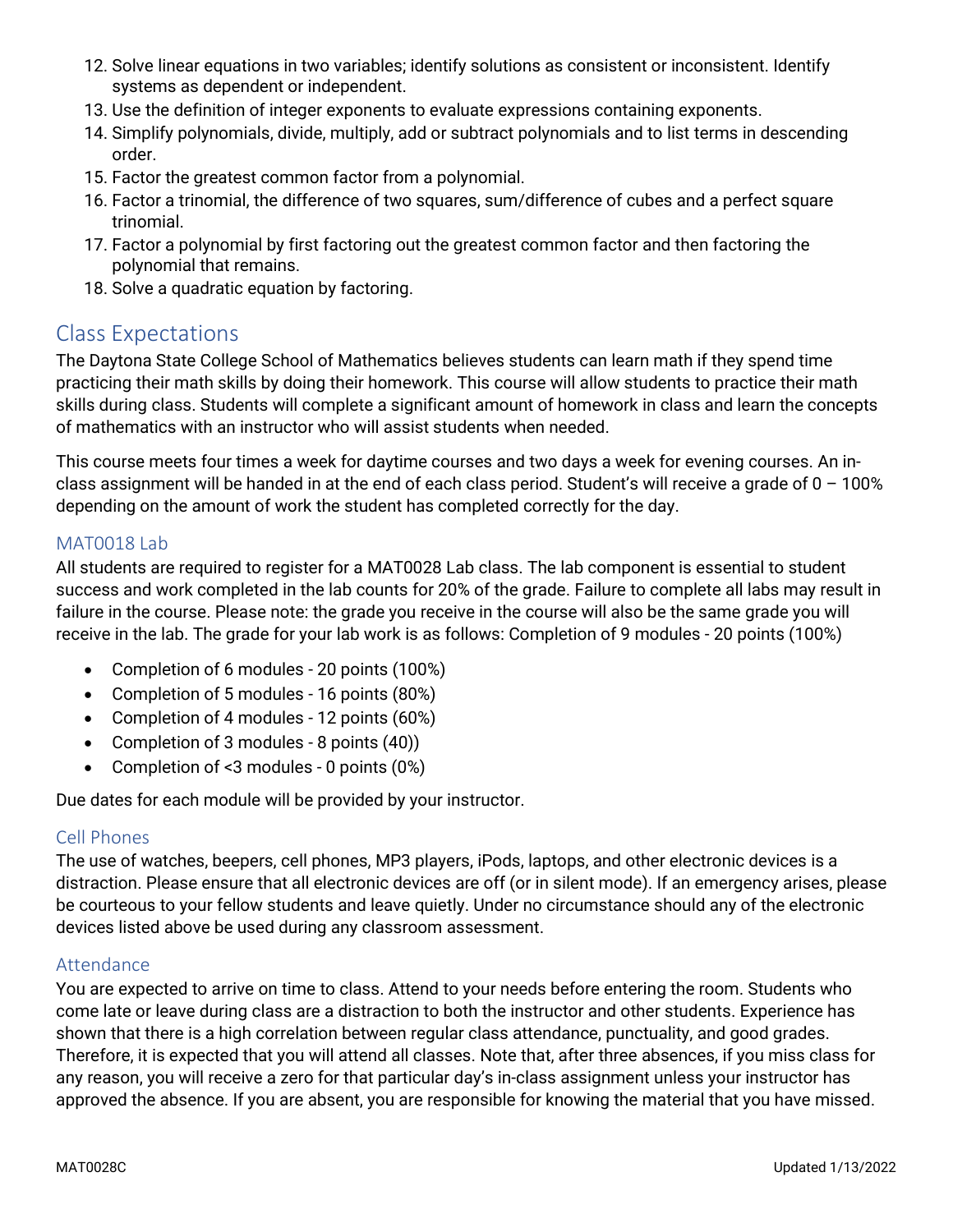#### Missed Assignments and Test

Students are allowed to make up three missed in-class assignments without penalty. More than three makeups are only allowed if your instructor feels it is warranted due to the situation. Without approval from your instructor, after three absences you will receive a zero for that particular day's in-class assignment and no make-up will be allowed. If you miss a midterm and/or final exam, please see your instructor. In some cases, a make-up exam is warranted. However, a make-up exam is not guaranteed. In order to make-up your midterm and/or final exam, reasonable documentation (at the discretion of the instructor) is required. If you are absent, you are responsible for knowing all that you have missed.

#### How to Proceed Through the Course

Students should plan to have three hours of study time per week for each credit hour of class time. For example, when taking a typical 3 credit hour course, students should plan to spend at least 9 hours per week doing coursework and studying for that course regardless of the mode of delivery (online, hybrid, face-to-face).

# Grading Policy

Grades will be determined as follows:

| <b>Assignment</b>    | <b>Percentage of Grade</b> |
|----------------------|----------------------------|
| In-class assignments | 40%                        |
| Lab exercise         | <b>20%</b>                 |
| Midterm              | 20%                        |
| Final exam           | 20%                        |
|                      |                            |

#### Midterm/Final Exam Review Packet

This packet will be cumulative and assigned one week before the final. Your instructor will grade and go over it during the final exam review.

#### Final Exam

A cumulative final exam will be given the last day of class. No exams will be given early. A scantron is required.

## Grading Scale

For more detail on the course grading policy and procedure, you must contact the course's specific instructor.

 $90 - 100$  A  $85 - 89$  B+  $80 - 84$  B  $70 - 79$  C  $60 - 69$  D Below 60 F

## Grades

Students may access their final grades by logging onto [my.daytonastate.edu,](https://my.daytonastate.edu/) clicking on My Academics, then My Classes, and finally View My Grades.

## Classroom Policies

**Disclaimer:** This syllabus has been constructed to be as complete as possible, but I reserve the right to alter policies, procedures, and the syllabus as needed with notification to students. Please utilize the course shell in Falcon Online regularly as any changes to the syllabus will be posted there.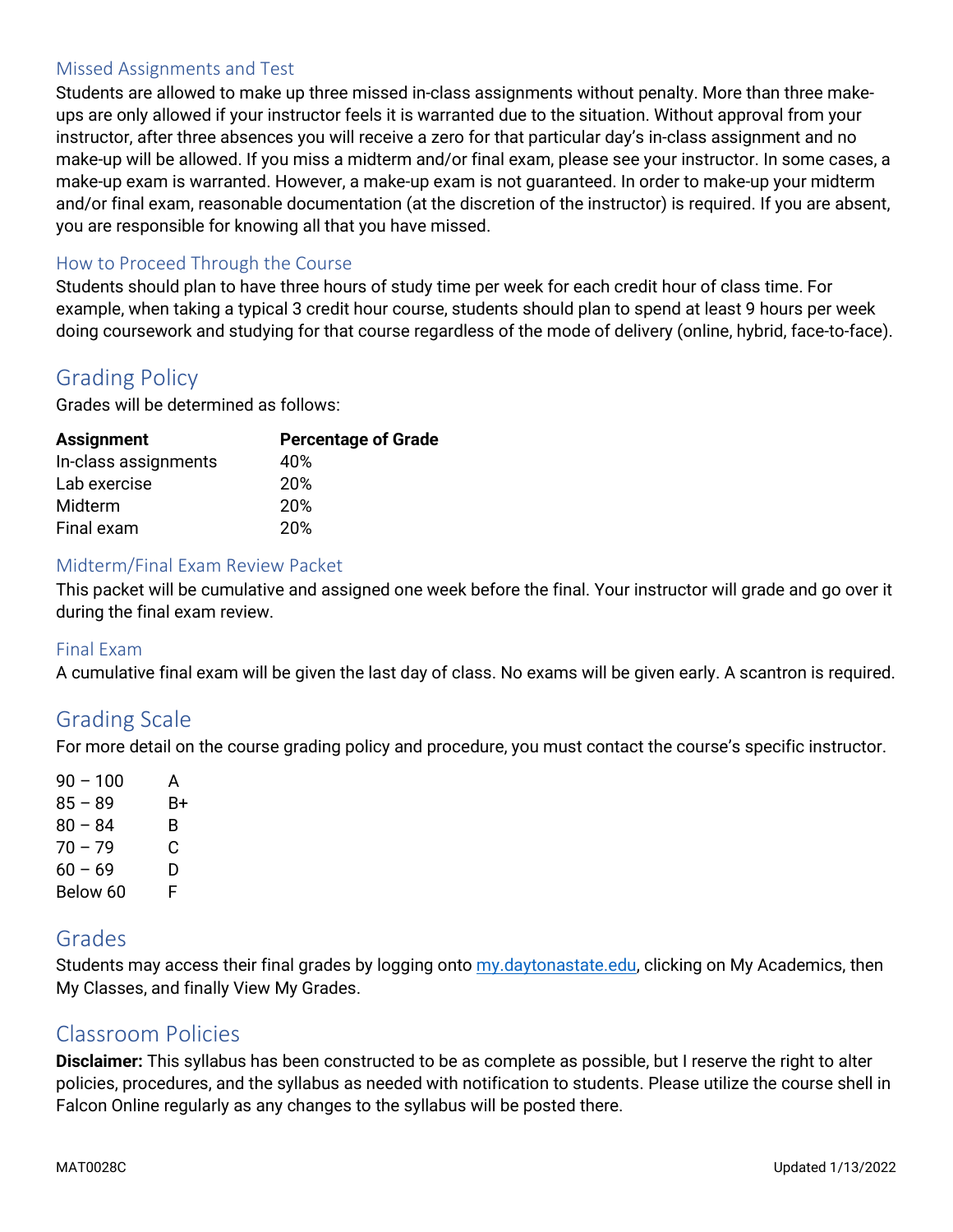**How to Proceed Through the Course:** Students should plan to have three hours of study time per week for each credit hour of class time. Example: When taking a typical 3-credit hour course, students should plan to spend at least 9 hours per week doing coursework and studying for that course regardless of the mode of delivery (online, hybrid, face-to-face).

**Communication:** College email is the official and primary internal communication method of Daytona State College. Employees and admitted students are assigned a Daytona State College email account which serves as the primary mechanism for official communication between College employees and registered students.

**Children/Non-Enrolled Individuals in Class:** Individuals who are not registered in the course are not permitted in the class when in session.

**Attendance:** Students who stop attending this class will be withdrawn from the class and receive a final grade of W1 (Withdrawn). Attendance includes participating in online or face-to-face environments as required.

**Classroom Etiquette:** All students should be on time for class. Attend to your needs before entering the room. Students who come late or leave during the class are a distraction to both the instructor and other students. The use of cellular phones and other electronic devices is also a distraction. Please ensure electronic devices are off (or silenced). If an emergency arises, please be courteous to your fellow students and leave quietly. Finally, cell phones, watch alarms, etc. are strictly prohibited during classroom assessment.

**Audit:** Auditing a course means that you wish to attend the classes, but do not wish to receive a grade. It is school policy that no audit will be approved after the drop/add period has ended.

**Incomplete Grade:** A grade of "I" will only be given at the end of this course when the instructor deems that the student has satisfied each of the following:

- 1. Has completed a minimum of 75% of the course work and made every effort to pass the course which includes having a record of good class attendance.
- 2. Has provided the instructor with a legitimate and documented reason for not being able to complete the course work by the end of the semester.
- 3. Has requested in writing from the instructor a grade of "I" prior to the last class period of the semester.
- 4. Has a mathematical chance to pass the course.

If this math course is a prerequisite for another math course, you may not be able to register for that math course until the incomplete is satisfied and a grade is entered.

It is the responsibility of the student to complete the remaining assignments before the incomplete automatically converts to the grade of F, which is 45 days following the end of the term in which the I grade was assigned.

A grade of "I" is only intended for students with unforeseeable circumstances which will result in them not being able to complete the course during the current semester.

**Class Withdrawal Process:** Students can withdraw from this class prior to the date listed in the Academic Calendar. It is not necessary to have approval from the instructor to withdraw from the course, but you should discuss the situation with the instructor prior to any action. Many times, issues and concerns can be resolved with communication. Please review the Refund/Repayment Policy in the current college catalog and check with the [Financial Aid](https://www.daytonastate.edu/financial-aid) office to determine how the withdrawal might affect your current and future financial aid eligibility. The steps for withdrawal from a class can be found on the [Student Falcon Self-Service InfoGuide](https://library.daytonastate.edu/student-falcon-self-service/home) (https://library.daytonastate.edu/student-falcon-self-service/home) under Drop Classes.

**Reinstatement Procedures and Instructions:** Students who are dropped from a class due to non-payment, nonattendance, or other process and wish to be reinstated should make a request following the [Class](https://www.daytonastate.edu/enrollment-information/index.html)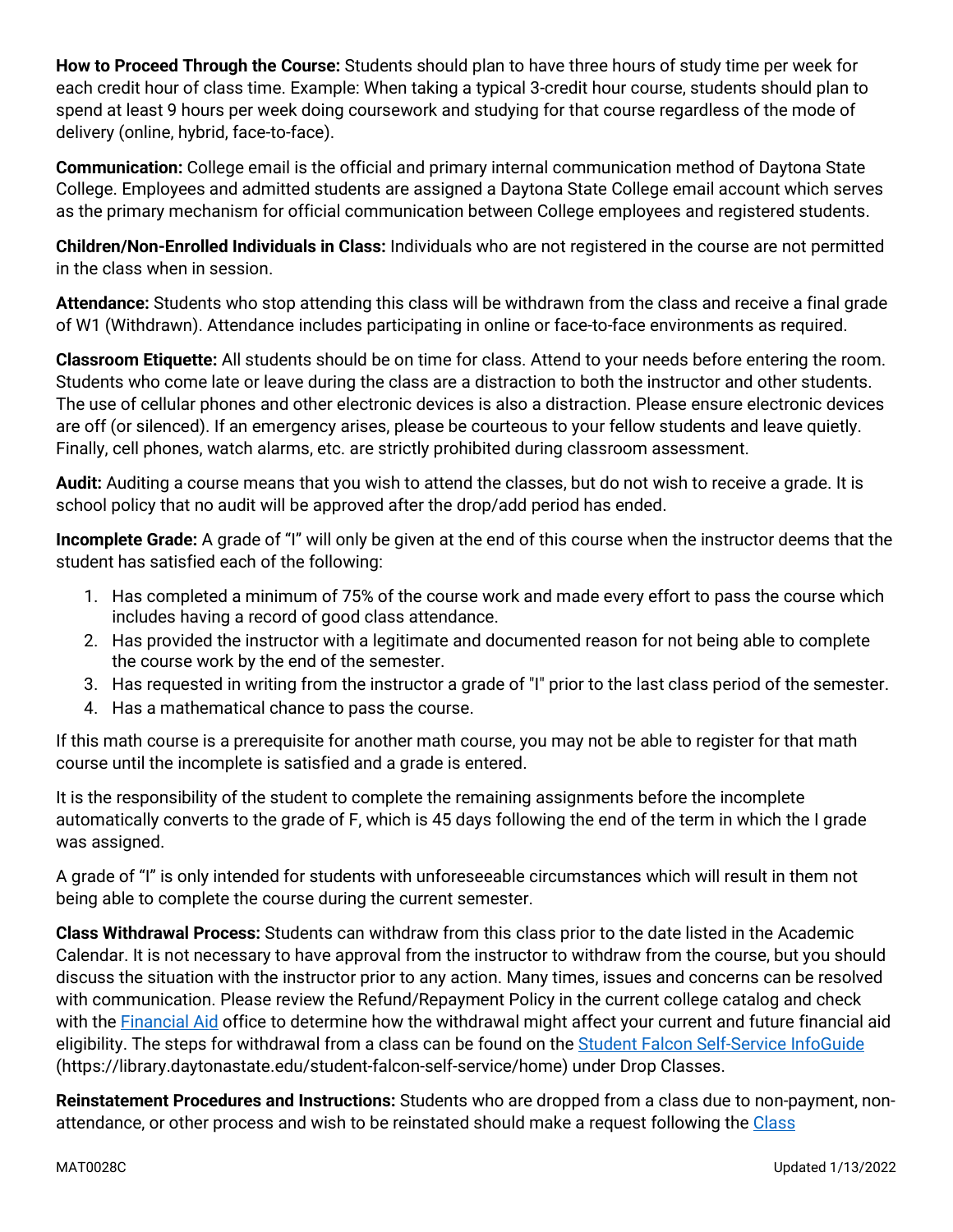[Reinstatement Procedure](https://www.daytonastate.edu/enrollment-information/index.html) (https://www.daytonastate.edu/enrollment-information). Students are advised to speak with Enrollment Services to ensure the reason for the drop is resolved.

**Student Rights & Responsibilities:** Students are responsible for reading and following all college policies outlined in the current Student Handbook. Some of the most important are summarized below. The Handbook can be accessed on the [Student Resources](https://www.daytonastate.edu/student-resources) webpage (https://www.daytonastate.edu/student-resources) under the Student Resources left navigation menu.

**Sensitive Materials:** Course content aims to enable students to reach course goals and objectives. As such, students may be introduced to a wide range of topics and ideas that differ from familiar understandings and beliefs. Some content may be considered sensitive or offensive or disturbing (or all of the above) by some students.

**Recording:** Students may record video or audio of a class lecture for a class in which the student is enrolled for their own personal educational use. A class lecture is defined as a formal or methodical oral presentation as part of a college course intended to present information or teach enrolled students about a particular subject.

Recording class activities other than class lectures, including but not limited to lab sessions, student presentations (whether individually or part of a group), class discussion (except when incidental to and incorporated within a class lecture), clinical presentations such as patient history, academic exercises involving student participation, test or examination administrations, field trips, private conversations between students in the class or between a student and the faculty member, is prohibited. Invited guest speakers may be recorded with their consent. Recordings may not be used as a substitute for class participation and class attendance and may not be published, posted, or shared without the written consent of the faculty member. Failure to adhere to these requirements may constitute a violation of the Student Code of Conduct.

**Academic Integrity:** To preserve academic excellence and integrity, the College expects you to know, understand, and comply with the Academic Integrity Policy, which prohibits academic dishonesty in any form, including, but not limited to cheating and plagiarism. The grades you earn must be based upon your own work and must accurately reflect your own knowledge and skills.

An instructor who finds that a student has violated Academic Integrity may apply an academic consequence ranging from a zero percent for the assignment, up to and including failure for the entire course. Violations may be reported to the academic department chair for review and/or referred to the Judicial Affairs for appropriate disciplinary resolution. Visit the **Student Services Departments** page (https://www.daytonastate.edu/student-service-departments) for more information about Academic Integrity and the appeal process.

**Honor Pledge:** "I, as a member of the DSC community, pledge that I will neither give nor receive unauthorized aid in my work nor will I present another's work as my own, nor will I tolerate anyone who does." View the Student Handbook for more information.

## Forms of Academic Dishonesty

**Cheating:** Cheating can be defined as: receiving or giving unauthorized assistance on a quiz, test, exam, paper, or project or unauthorized use of materials to complete such; collaborating with another person(s) without authorization on a quiz, test, exam, paper, or project; taking a quiz, test, or exam for someone else or allowing someone else to do the same for you.

**Plagiarism:** Plagiarism can be defined as: submitting work in which words, facts, or ideas from another source are used without acknowledging that the material is borrowed whether from a published or unpublished source. For specific information on how to document information from other sources, students should check with their instructors, academic departments, or a recognized writing manual, such as MLA or APA.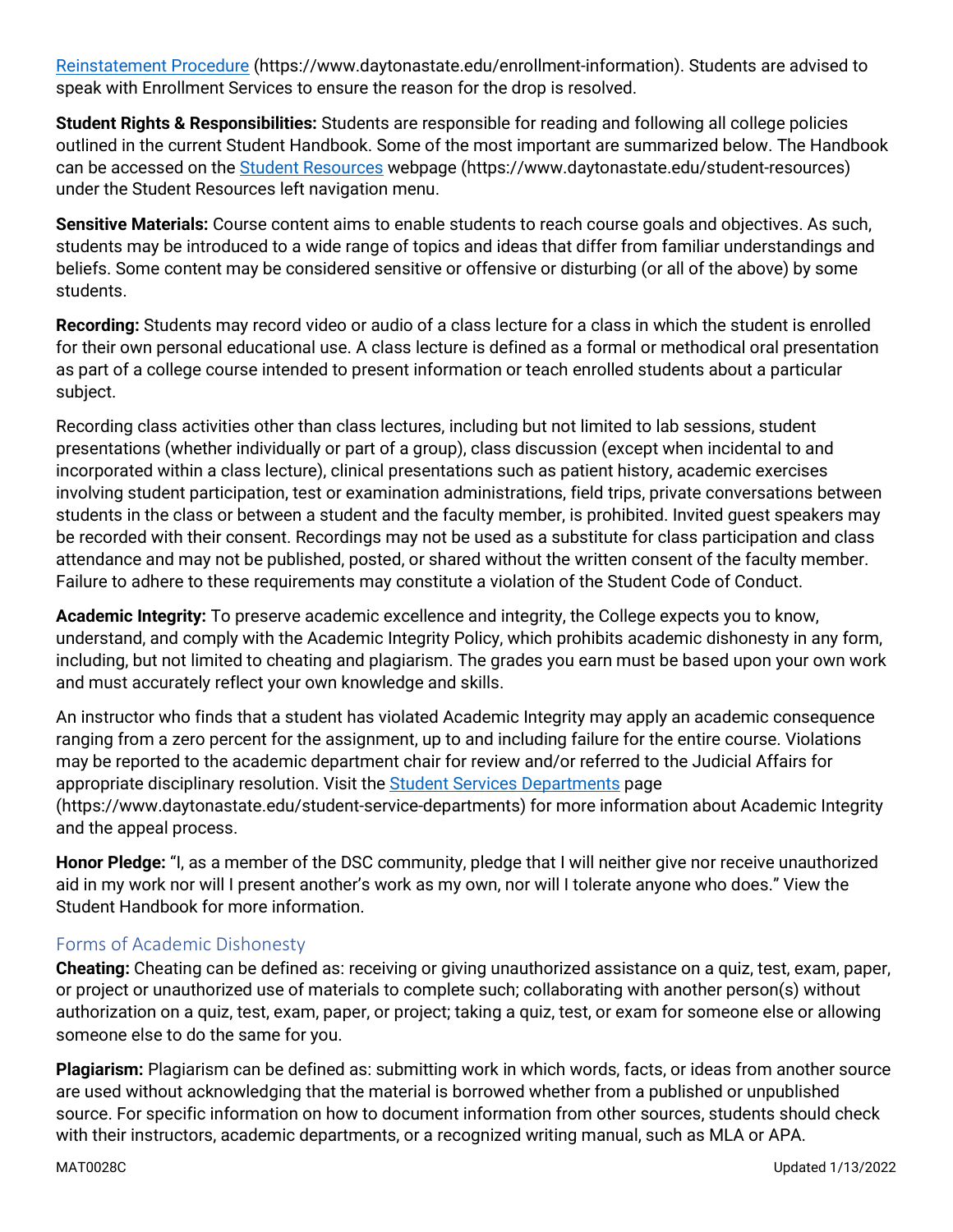**Self-plagiarism:** When students turn in the same assignment for two different classes, they are selfplagiarizing. This rule also applies to sections of an assignment. Not only does 'repurposing' assignments deny students the opportunity to learn, but also it is not fair according to the college's standards. Because of this, self-plagiarizing is coined 'double-dipping,' which leads to devaluation of grades and therefore, a devaluation of the College. Daytona State College prohibits self-plagiarism.

**Online Academic Integrity Violations:** These violations include but are not limited to the following: sharing your Falcon Online password, working on an assignment with someone else when it is supposed to be done on your own, looking at someone else's work while taking a quiz or exam, using a cell phone to share quiz or exam information, revising a paper that was found on the Internet, or submitting a paper purchased form a website.

**Fabrication:** Fabrication can be defined as listing sources in a bibliography that one did not actually use in a written assignment; presenting false, invented, or fictitious data/evidence in a written assignment.

**Other Academic Misconduct:** Other Academic Misconduct might include, but is not limited to:

- In a testing situation, conduct, such as, looking at a classmate's test, talking to a classmate, or leaving the classroom without the instructor's or proctor's permission.
- Obtaining help while taking online tests or quizzes in the form of another person consultation, Googling for answers, texting, or using other social media.
- Obtaining part or all of a test by theft/purchase OR selling /giving part of all of a test to someone else.
- Soliciting someone to impersonate you online or in a classroom setting.
- Entering an office or building for the purpose of changing a grade on a test, assignment, or in a grade book or for the purpose of obtaining a test.
- Altering or attempting to alter academic records of the College which relate to grades; being an accessory to same.

**Microsoft Office:** Microsoft Office 365, with 1TB of OneDrive storage, is available to enrolled Daytona State College students. Students are provided a college email address that serves as the student's official source for college communication. In addition to email, Office 365 provides students with shared calendars, the ability to create and edit documents online, team sites, and other collaboration tools. Whether you work on a PC, Mac, tablet, or phone, you will have a consistent experience across all your devices. The service includes online versions of Word, PowerPoint, Excel, Teams, OneNote, and OneNote Class Notebook. For more information about Office 365, visit the **Help Desk** webpage (https://www.daytonastate.edu/help-desk/) and click on Office 365.

**Student Evaluation of Instruction:** Every semester for every course, you have the opportunity to give your instructors feedback on your experiences in class. Instructors use your feedback to make informed decisions about how they teach their courses. Understanding student perceptions and experiences is a part of how we improve teaching across the college. Student evaluations of instruction are also an important element of the faculty evaluation process, which is why collecting a broad, representative, and valid data set is important. What this means is the more students who participate, the better the feedback.

You'll receive email with instructions near the end of the semester. You have about two weeks before the evaluation window closes. You can find the Course Evaluation window for each semester in the Academic Calendar on Daytona State College's website menu under Academics. Your course evaluation link is unique, and evaluations are anonymous. Additionally, evaluations are anonymous, and instructors only see summaries after grades are posted.

**Class expectations:** This is a college credit course. All papers and communications related to the course must be written using proper grammar, spelling, and punctuation. Abbreviations, phrases, et cetera, that may be acceptable in emails between friends or on discussion boards outside of this course are not acceptable.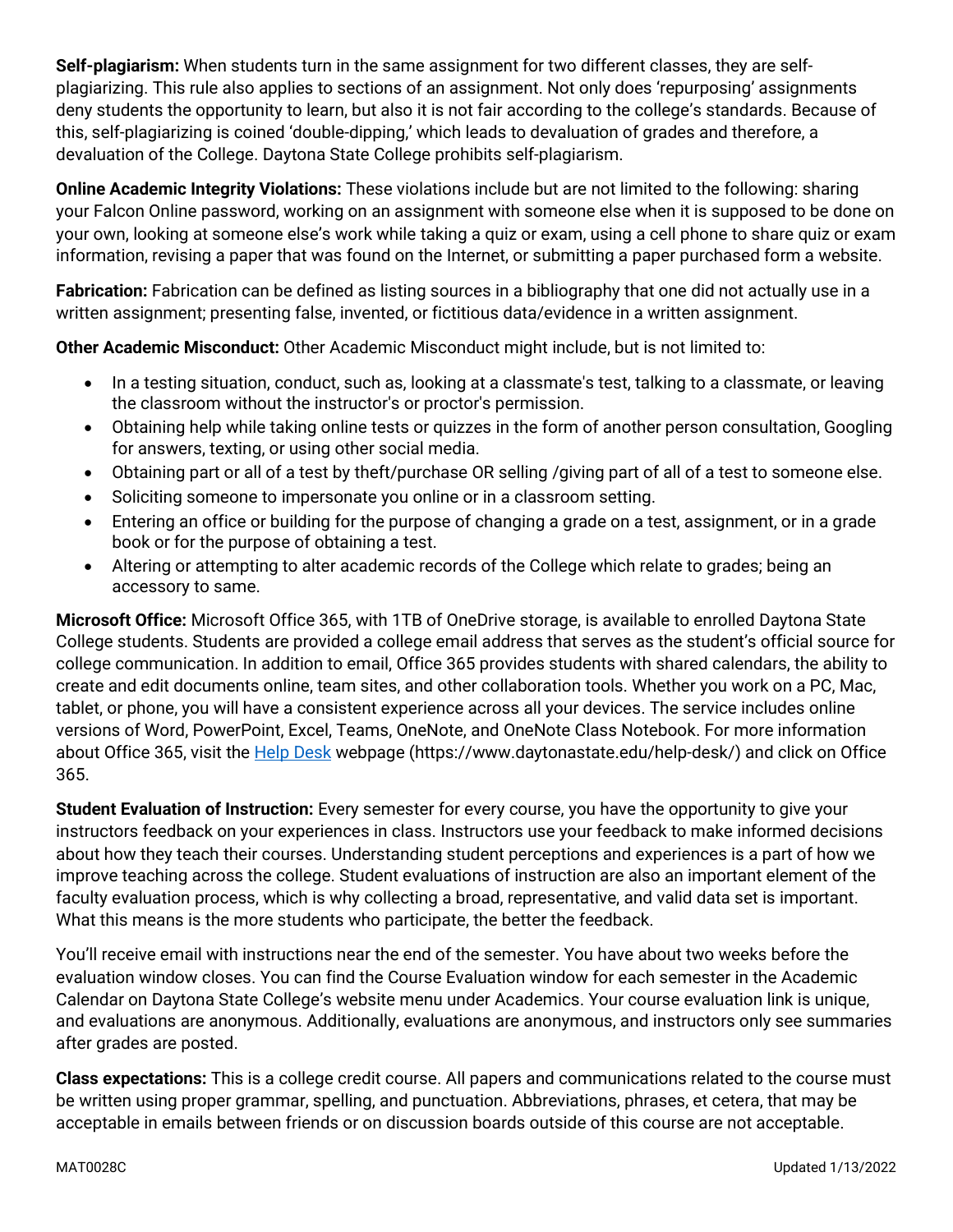Any written communication received without following the standards of proper English will adversely affect your grade. This course also helps develop the general education skills of critical thinking, computation, and computer literacy.

**Student Rights & Responsibilities:** Students are responsible for reading and following all college policies outlined in the current Student Handbook. The Handbook can be accessed on the [Student Resources](https://www.daytonastate.edu/student-resources) webpage (https://www.daytonastate.edu/student-resources) under the Student Resources left navigation menu.

## Support Services

**Counseling and Accessibility Services:** Counseling and Accessibility Services (CAS) provides tools and resources to students with documented disabilities. Students who self-disclose a disability and provide the required documentation to the CAS Office can receive confidential and reasonable accommodations to assist in their academic success. If you need accommodations, please contact the CAS Office at (386) 506-3038.

To call Florida Relay dial 7-1-1 or the appropriate toll-free number: 1-800-955-8771 (TTY), 1-800-955-8770 (Voice). Counseling Services are available on campus to help students by providing confidential short-term counseling and linking them to local community mental health professionals for long-term assistance when needed. Please call (386) 506-3038 for more information. Visit the [Counseling and Accessibility Services](https://www.daytonastate.edu/student-service-departments/counseling-accessibility/) webpage (https://www.daytonastate.edu/student-service-departments/counseling-accessibility/) for more information.

**Veterans:** If you are currently serving or have ever served in the U.S. Military, please feel free to visit the Veterans Center in the Building 100, Room 205 for any assistance or phone (386) 506-3653. Please visit the [Veterans Services](https://www.daytonastate.edu/veterans-services) webpage (https://www.daytonastate.edu/veterans-services) for more information.

**Academic Support Center:** The Academic Support Centers (ASC) assist students on every campus to achieve their potential by providing the resources they need to become successful, independent learners. Visit the [Academic Support Center](https://www.daytonastate.edu/library-and-tutoring/academic-support-center/index.html) webpage (https://www.daytonastate.edu/library-and-tutoring/academic-supportcenter/) for more information or email [ASC@DaytonaState.edu.](mailto:ASC@DaytonaState.edu)

**Writing Center:** For assistance with all stages of the writing process, please visit the [Writing Center](https://www.daytonastate.edu/library-and-tutoring/writing-center/) webpage (https://www.daytonastate.edu/library-and-tutoring/writing-center/). Appointments are recommended.

**Library and Research Services:** The Daytona State Library offers a variety of services and resources to support your academic success. Visit the *library website* (https://library.daytonastate.edu) to learn more.

**Technical Support:** Tech support is available for FalconMail, printing, web usage, Falcon Online, and more. Students may call (386) 506-3950 or email [HelpDesk@DaytonaState.edu.](mailto:HelpDesk@DaytonaState.edu) Information can be found on the [Help Desk](https://www.daytonastate.edu/help-desk/) webpage (https://www.daytonastate.edu/help-desk/). General help information for using Falcon Self-Service can be found in the [Student Falcon Self-Service Help Guides](https://library.daytonastate.edu/student-falcon-self-service) (https://library.daytonastate.edu/student-falcon-self-service).

For Falcon Online 24/7 support of course tools, view Help/Resources on the Falcon Online navbar or call the Helpdesk at (386) 506-3950, option 2. General help information for Falcon Online can be found in the [Falcon](https://library.daytonastate.edu/falcononline)  [Online for Students](https://library.daytonastate.edu/falcononline) InfoGuide (https://library.daytonastate.edu/falcononline).

**DSC Alert:** Daytona State College has a mass notification system, DSC Alert. It's a multi-modal mass notification system that enables DSC to quickly send critical information to the College community via text, phone, and email during an emergency. Students also may receive non-emergency (outreach) communication including information on Registration, Financial Aid, College events, and other messages intended to make the enrollment process easier and improve your DSC experience. All DSC students are automatically opted into DSC Alert when they begin classes and will receive this service at no charge.